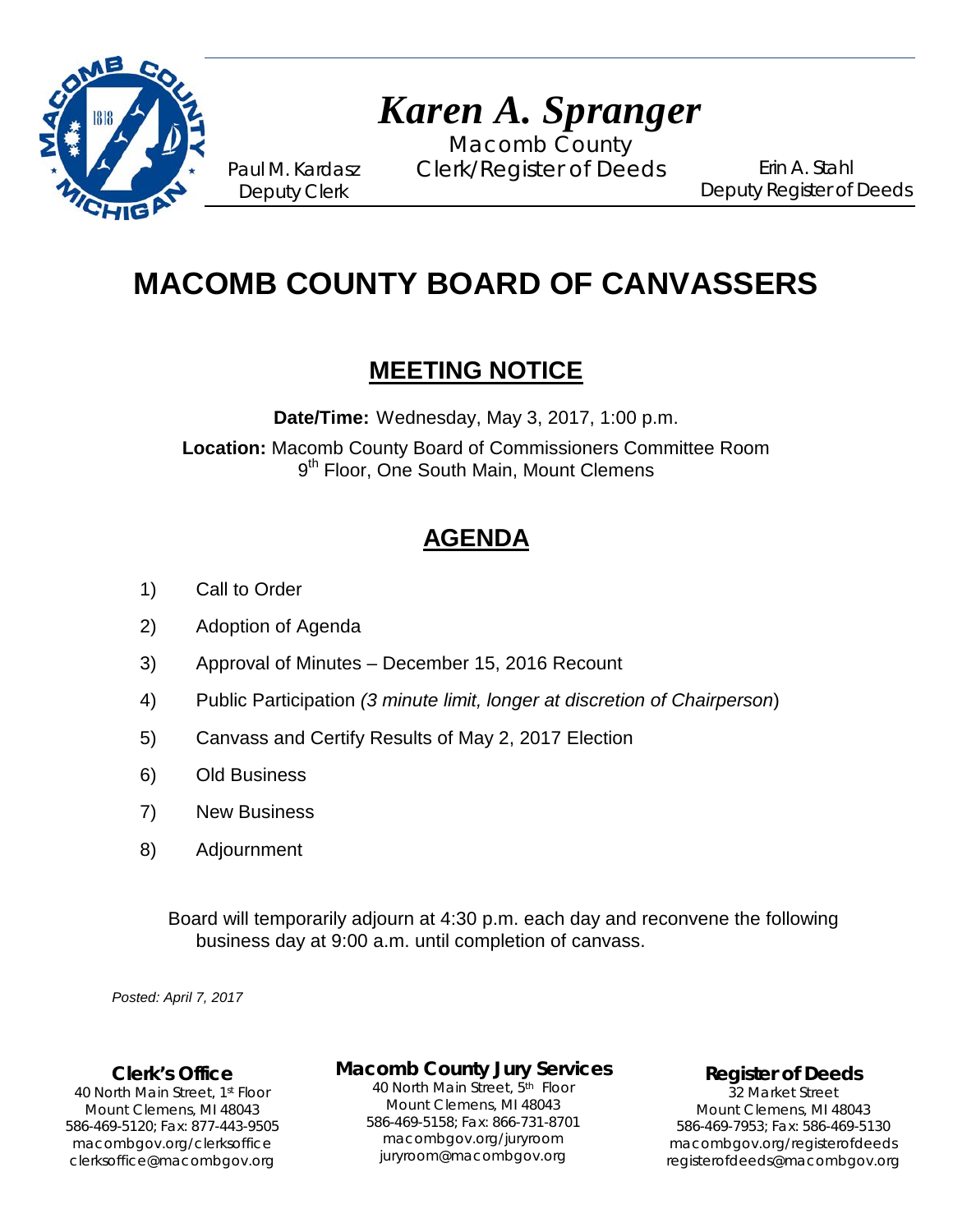#### **MACOMB COUNTY BOARD OF CANVASSERS DECEMBER 15, 2016 RECOUNT UNOFFICIAL MINUTES**

The Macomb County Board of Canvassers met on Thursday, December 15, 2016 at the Sterling Heights Senior Center, 40200 Utica, Sterling Heights, Michigan, to conduct recounts for County Commissioner, District 4; Utica Mayor; and Romeo Village Trustee.

The following Board members were present:

Joanne Paraventi – Chair Sarah Stovall – Vice Chair Michelle DeBeaussaert – Canvasser Janice Nearon – Canvasser

*Also Present: Roger Cardamone – Chief Election Clerk Michael Grix – Election Department Richard Strobl – Election Department Frank Krycia – Assistant Corporation Counsel Aaron Thomas – Assistant Corporation Counsel*

#### **Call to Order**

Joanne Paraventi called the meeting to order at 8:10 a.m.

#### **Adoption of Agenda**

A motion was made by Janice Nearon and seconded by Michelle DeBeaussaert to amend the agenda to move item 3 (public participation) to follow item 4 (approval of minutes) and adopt the amended agenda. The motion carried.

#### **Approval of Minutes (November 8, 2016 Election Canvass)**

A motion was made by Michelle DeBeaussaert and seconded by Janice Nearon to approve the minutes with the following changes:

- 1) The first paragraph should read "Tuesday, November 22."
- 2) Under Approval of Minutes, it should read "A motion to accept was made by Michelle DeBeaussaert and seconded by Janice Nearon; the motion carried."

#### **Explanation of Recount**

Roger Cardamone explained the recount procedures.

#### **Public Participation**

Joe Hunt (8306 Stanley, Warren MI 48093) spoke.

#### **Recount of Votes Cast**

The recount began at 9:00 a.m.

The following precincts were recounted:

| City/Twp                | Precinct | Old Seal     | New Seal     | Recountable |
|-------------------------|----------|--------------|--------------|-------------|
| <b>Sterling Heights</b> |          | 28117, 28118 | 28267, 28273 | Yes         |
| <b>Sterling Heights</b> | 2        | 11278, 23448 | 28282, 11095 | Yes         |
| <b>Sterling Heights</b> | 3        | 11921, 11922 | 11083, 28266 | Yes         |
| <b>Sterling Heights</b> | 4        | 11252, 23405 | 28268, 11089 | Yes         |
| <b>Sterling Heights</b> | 5        | 11283, 23409 | 28275, 11082 | Yes         |
| <b>Sterling Heights</b> | 6        | 28142, 28143 | 28217, 28291 | Yes         |
| <b>Sterling Heights</b> |          | 28124, 11255 | 11097, 28212 | Yes         |
| <b>Sterling Heights</b> | 8        | 28136, 28149 | 28208, 28292 | Yes         |
| <b>Sterling Heights</b> | 9        | 11289, 11290 | 28206, 28289 | Yes         |
| <b>Sterling Heights</b> | 10       | 11901, 23421 | 11098, 28279 | Yes         |
| <b>Sterling Heights</b> | 11       | 28144, 28145 | 28297, 28298 | Yes         |
| <b>Sterling Heights</b> | 12       | 23436        | 28285        | Yes         |
| <b>Sterling Heights</b> | 13       | 23403, 23427 | 28299, 28284 | Yes         |
| <b>Sterling Heights</b> | 14       | 23417, 23451 | 28205, 28290 | Yes         |
| <b>Sterling Heights</b> | 15       | 23455        | 28295        | Yes         |
| <b>Sterling Heights</b> | 18       | 11281, 23411 | 11281, 28286 | Yes         |
| <b>Sterling Heights</b> | 19       | 11298, 23401 | 11091, 28210 | Yes         |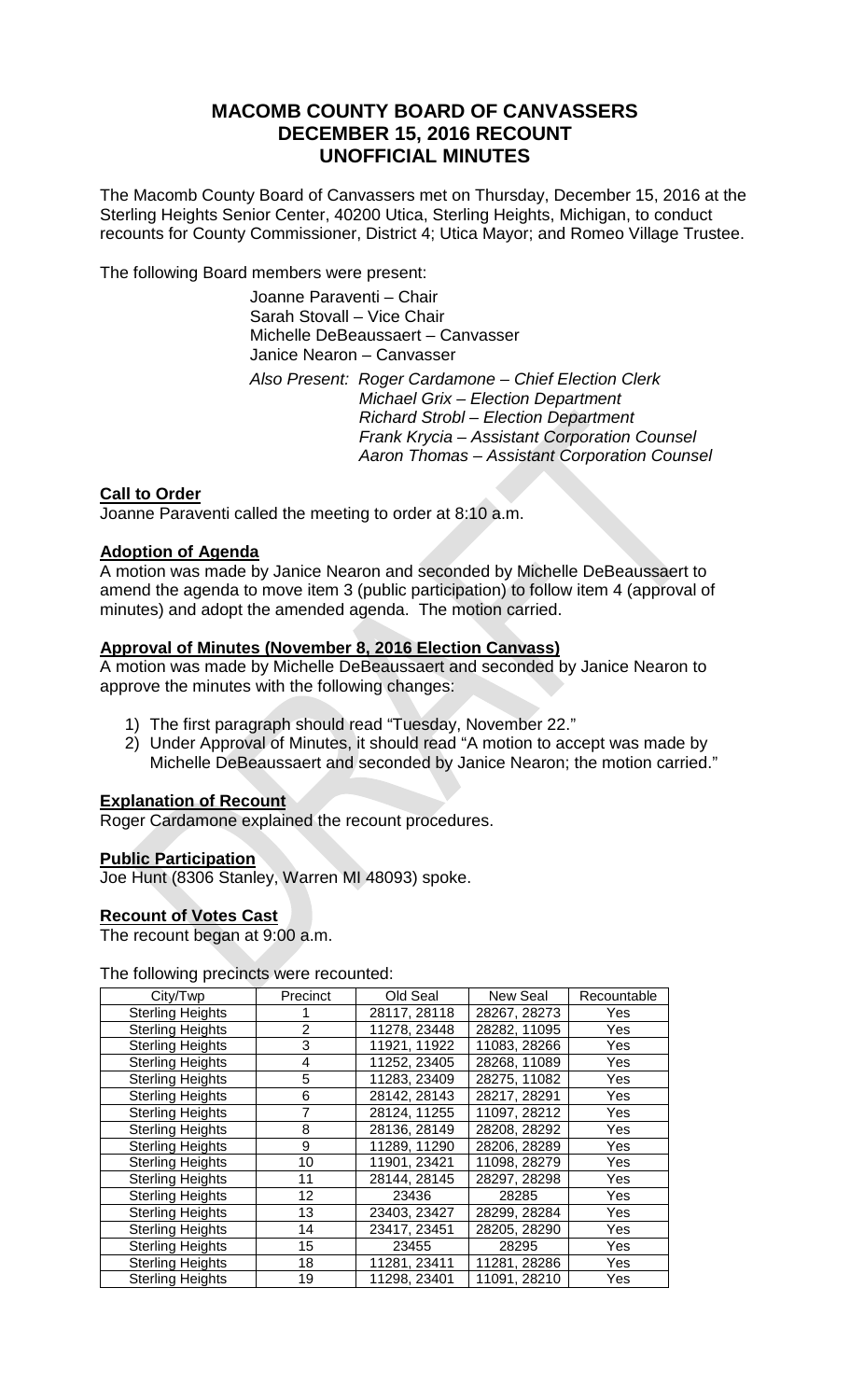| <b>Macomb County Board of Canvassers Unofficial Minutes</b> |
|-------------------------------------------------------------|
| December 15, 2016 Meeting – Page 2                          |

| <b>Sterling Heights</b> | 20             | 11273, 23402  | 28207, 11094 | Yes        |
|-------------------------|----------------|---------------|--------------|------------|
| <b>Sterling Heights</b> | 22             | 28146, 23418  | 28293, 28294 | Yes        |
| <b>Sterling Heights</b> | 25             | 11268, 28200  | 11096, 28203 | Yes        |
| <b>Sterling Heights</b> | 30             | 23415, 23437  | 28296, 28202 | Yes        |
| <b>Sterling Heights</b> | 35             | 11274, 23439  | 11182, 28201 | Yes        |
| <b>Sterling Heights</b> | 1 (AV)         | 2767          | 11085        | Yes        |
| <b>Sterling Heights</b> | 2 (AV)         | 2767          | 11085        | Yes        |
| <b>Sterling Heights</b> | 3 (AV)         | 2767          | 11085        | Yes        |
| <b>Sterling Heights</b> | 4 (AV)         | 9453          | 11074        | Yes        |
| <b>Sterling Heights</b> | 5 (AV)         | 9453          | 11074        | No         |
| <b>Sterling Heights</b> | 6 (AV)         | 9453          | 11074        | Yes        |
| <b>Sterling Heights</b> | 7 (AV)         | 27266, 32965  | 28270        | Yes        |
| <b>Sterling Heights</b> | 8 (AV)         | 2767          | 11085        | Yes        |
| <b>Sterling Heights</b> | 9 (AV)         | 27266, 32965  | 28281        | Yes        |
| <b>Sterling Heights</b> | 10 (AV)        | 27266, 32965  | 28281        | Yes        |
| <b>Sterling Heights</b> | 11 (AV)        | 27266, 32965  | 28281        | Yes        |
| <b>Sterling Heights</b> | 12 (AV)        | 11857, 14489  | 28280        | Yes        |
| <b>Sterling Heights</b> | 13 (AV)        | 11857, 14489  | 28280        | Yes        |
| <b>Sterling Heights</b> | 14 (AV)        | 11857, 14489  | 28271        | Yes        |
| <b>Sterling Heights</b> | 15 (AV)        | 11857, 14489  | 28271        | Yes        |
| <b>Sterling Heights</b> | 18 (AV)        | 11220         | 11090        | Yes        |
| <b>Sterling Heights</b> | 19 (AV)        | 11220         | 11090        | Yes        |
| <b>Sterling Heights</b> | 20 (AV)        | 11211         | 11087        | Yes        |
| <b>Sterling Heights</b> | 22 (AV)        | 11211         | 11087        | Yes        |
| <b>Sterling Heights</b> | 25 (AV)        | 11215         | 11072        | Yes        |
| <b>Sterling Heights</b> | 30 (AV)        | 14483         | 11099        | <b>Yes</b> |
| <b>Sterling Heights</b> | 35 (AV)        | 28216         | 28272        | Yes        |
| Utica                   | 1              | 9891, 20679   | 28300, 28204 | Yes        |
| Utica                   | $\overline{c}$ | 8967, 8968    | 28209        | Yes        |
| <b>Utica</b>            | $\overline{3}$ | 90982, 363372 | 28214        | Yes        |
| Utica                   | 1 (AV)         | 11171         | 11073        | Yes        |
| Utica                   | 2 (AV)         | 11171         | 11073        | Yes        |
| Utica                   | 3 (AV)         | 11171         | 11073        | Yes        |
| <b>Bruce Twp</b>        | 1              | 8755          | 11075        | Yes        |
| <b>Bruce Twp</b>        | 1 (AV)         | 8798, 8799    | 11086        | Yes        |
| Washington Twp          | 1              | 11950         | 11093        | Yes        |
| Washington Twp          | 1 (AV)         | 104556, 52525 | 523640       | Yes        |
|                         |                |               |              |            |

At 5:45 p.m., Roger Cardamone read the results.

For County Commissioner, District 4

43 precincts were recountable. 1 precinct was unrecountable. Romano – Original total: 12,928; Recount total: 12,996 (excluding challenges) Sierawski – Original total: 12,899; Recount total: 12,954 (excluding challenges)

For Utica Mayor

6 precincts were recountable. 0 precincts were unrecountable. Czapski – Original total: 894; Recount total: 894 Dionne – Original total: 900; Recount total: 900 Wykes – Original total: 214; Recount total: 214

For Romeo Village Trustee

4 precincts were recountable. 0 precincts were unrecountable. Bartholomew – Original total: 566; Recount total: 566 Ford – Original total: 561; Recount total: 561 Malzahn – Original total: 602; Recount total: 602 Mellen – Original total: 526; Recount total: 526 Poznanski – Original total: 565; Recount total: 565 Tornow – Original total: 341; Recount total: 341 Trapp – Original total: 308; Recount total: 308

The Board of Canvassers reviewed the nine challenges made during the recount:

| Challenge | Citv/Twp                | Precinct | Team Decision      | Canvassers' Determination |
|-----------|-------------------------|----------|--------------------|---------------------------|
|           | Sterling Heights        | 25       | Vote for Sierawski | Vote for Sierawski        |
|           | <b>Sterling Heights</b> | 25       | Vote for Romano    | No vote awarded           |
|           | <b>Sterling Heights</b> | 25       | Vote for Sierawski | Vote for Sierawski        |